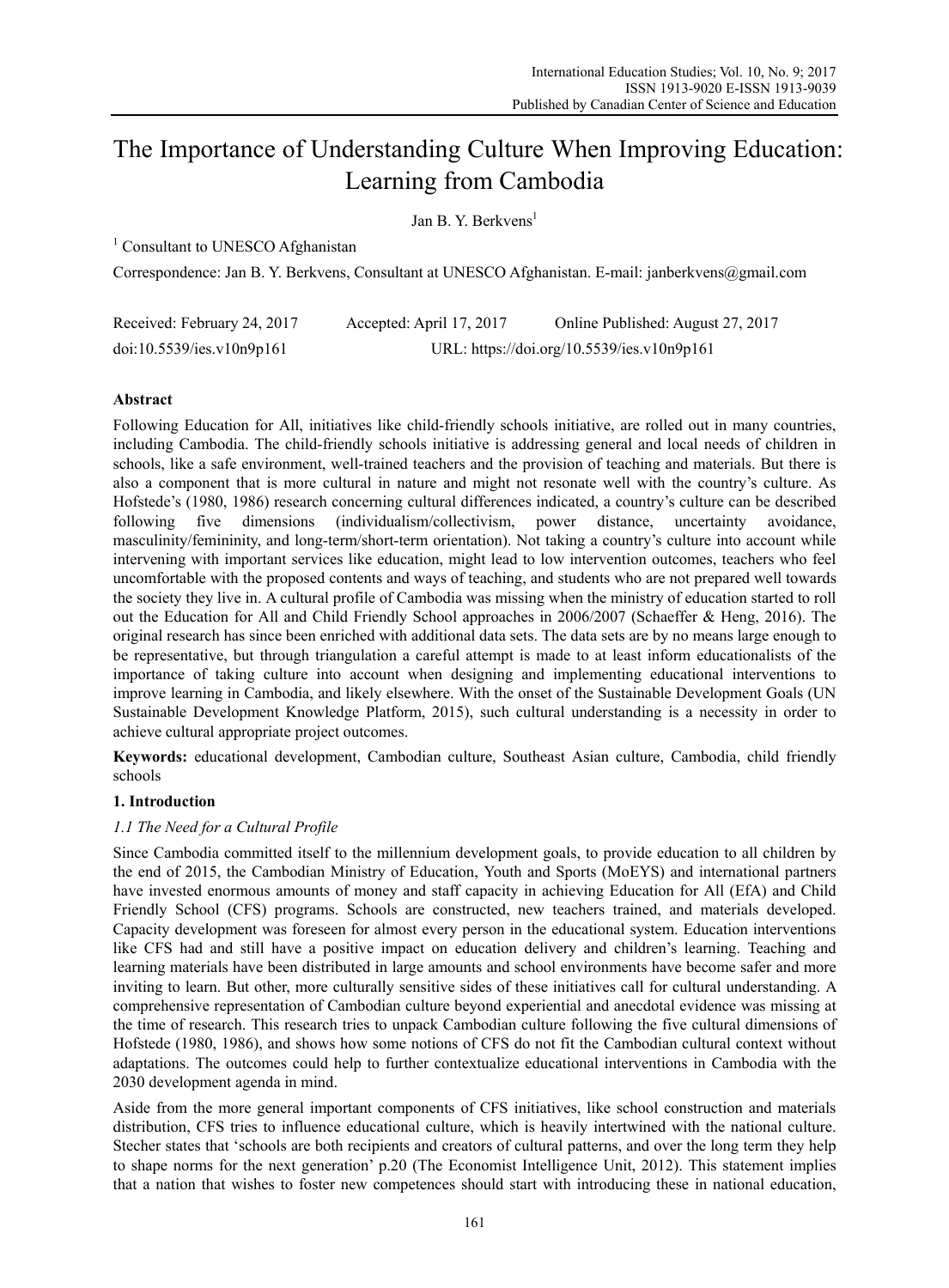while at the same time the educational system is a powerful conservator of culture itself. Teachers that are often seen as important change agents are themselves raised in the national system of cultural beliefs. Therefore, it is important to understand the national culture and its influence on education. Such a cultural profile did not exist at the time of research, and sources that where available were experiential and anecdotal. What is available is in the form of non-substantiated cultural guides like 'Cambodian do's and don'ts' (Hill, 2005) and more anecdotal evidence in the form of handouts, paragraphs in guidebooks and oral advice (VSO, 2006). This research tries to fill the gap, while acknowledging that it is in no way representative for the whole nation as a result of the limited size of the research.

The original research into a cultural profile for Cambodia was part of a dissertation into developing professional learning in Cambodia (Berkvens, 2009). The more extensive PhD research supported a contextualized professional development approach for Ministry of Education staff, responsible for the roll out of EfA and CFS programs around the country. As the roll out of these programs demanded extensive training throughout the education sector, a culturally relevant training approach was sought. Because the research into a cultural profile for Cambodia at the time was limited and only a sideline in the dissertation, additional research has been done in 2012 and recently in 2016. The research question for the research presented in this article is as follows:

How would a cultural profile of Cambodia look like, in order to support educational interventions like child-friendly schools and the 2030 development agenda, in a way that respects Cambodian national culture?

In order to understand why the cultural profile for Cambodia presented as a result of this research is more complex than that of many other countries, it is necessary to unveil Cambodia's history before going into the methodology and outcomes of the research. More elaborate sources on Cambodia's history will do the country's past much more credit than the brief description given here (see for example Chandler, 2007).

## *1.2 Cambodia's Past and Present*

Contemporary Cambodian culture is complex. It would be too simple to approach Cambodian culture as being 'Southeast Asian' only, as the influence of the conflicts that were experienced by Cambodian society over the last 40 years are just too immense. The legacy of war and occupation and the succession of regimes, each of them with their own ideology, was–and remains–tremendous. Having been pulled into international conflicts in the past, being occupied by Vietnam and Russia followed by the return to sovereignty, many ideologies that have never been their own, current Cambodian culture is strongly affected by these historical influences. Western and regional support brings yet other influences that are, more often than not, contradicting Cambodian culture.

# 1.2.1 History until the Khmer Rouge Period

Cambodian history until the 1970's consists roughly of the pre-Angkorian period, the Angkor period, followed by a long period of peasantry, the French protectorate and the sovereign monarchy of King Sihanouk. During the pre-Angkorian and Angkorian period, Indian migrants influenced large parts of Southeast Asia, including what is now known as Cambodia. Their influence on the Khmer social system is characterized by the importance of reciprocal relationships and dependencies, leading to a complex social hierarchy. Kings were persons of almost mythical proportions, protecting society. The temples of Angkor symbolize the traditional Cambodian concepts of power, embodying absolutism and hierarchy (Ayres, 2000).

When the French forced a protectorate upon Cambodia in 1863, their mission aimed to assimilate the Khmer (ethnic Cambodians) into a French-style system of governance. Although executed half-heartedly, the French felt an obligation to improve the social, cultural and material status of the Khmer. They did so with a complete lack of understanding of Cambodia and its people. At the end of their rule in 1953, the French had been unable to spread their egalitarian philosophy. They did, however, help to reinforce the power of the Cambodian monarchy and raised the profile of King Sihanouk.

The era of King Sihanouk's rule over Cambodia, from the 1950's to the 1960's still has a kind of mythical connotation for many Cambodians. Sihanouk was a ruler with totalitarian features, who also claimed that people should be allowed to enjoy the benefits of their efforts. This ideology enabled Sihanouk to retain total control while promoting economic development and following Buddhist teachings. Ayres (2000) negates this general belief by describing it as a regime characterized by political repression, state-sanctioned violence, factionalism, corruption, incompetence, and absolute contempt by the powerful towards those ruled by them. Fröberg Idling (2009) has a more positive interpretation, showing that although the regime was corrupt, it also worked towards prosperity for the country.

Khmer intellectuals, who were well educated and had become intrigued by communist values during their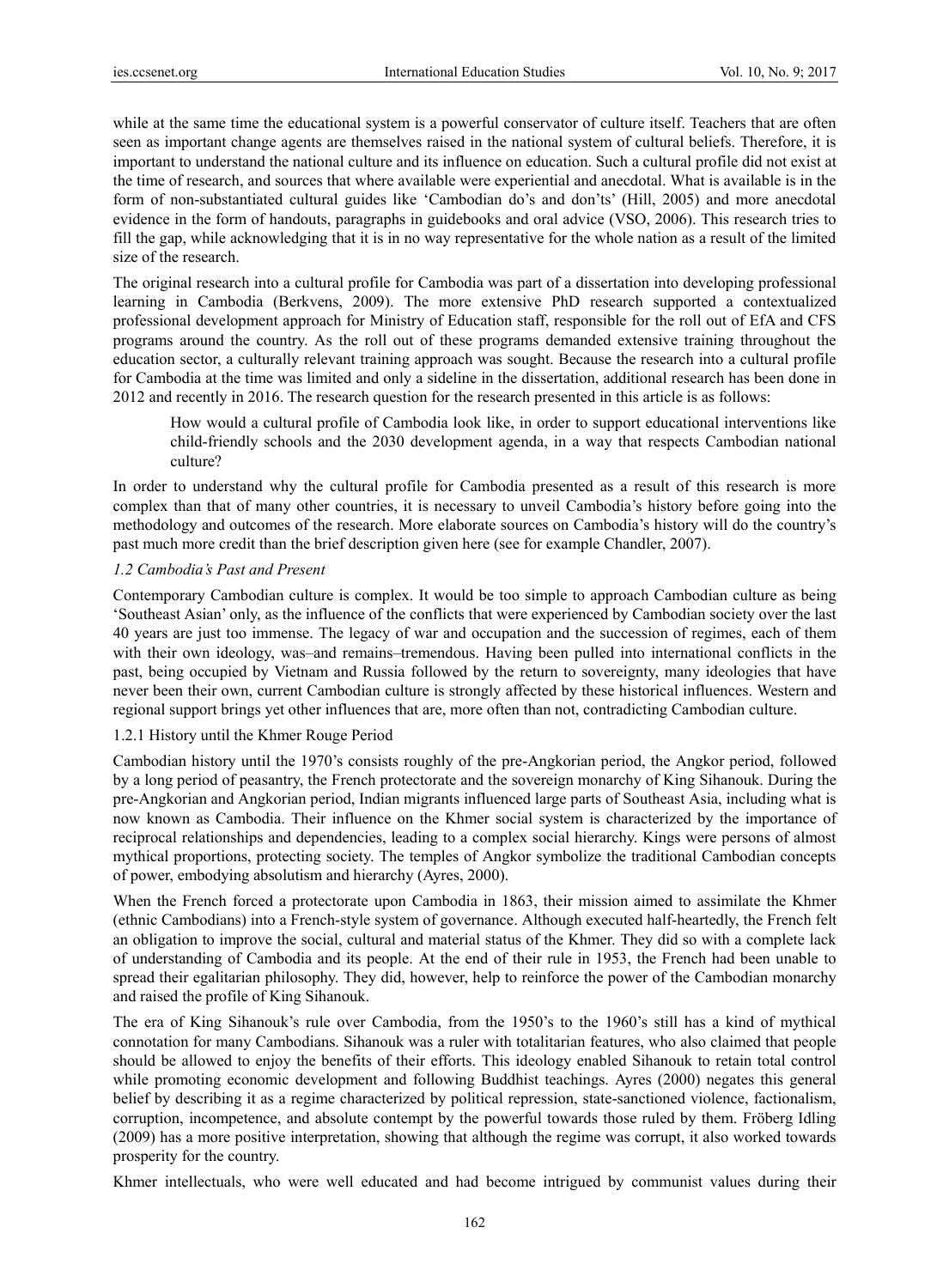studies in France, returned to Cambodia in the time of awakening nationalism and called for more influence for the people. They started to question the nature of the Khmer social system. They promised the Cambodians what was denied to them by the Royal Government: equality and more widespread prosperity. Ayres (2000) claims that it is unlikely that many were true communists: what drove them was merely dissatisfaction with the 'decadence and corruption in Phnom Penh' (p. 61).

Some of the communist intellectuals, like Ieng Sary and Pol Pot, turned their conviction into radical actions. Where the French did not understand Khmer culture very well and thus were virtually unable to break traditional power relations and hierarchical systems, the French-educated leaders of the Khmer Rouge were able to do exactly that.

## 1.2.2 The Khmer Rouge Era

In the beginning, many Cambodians were relieved when the Khmer Rouge entered the capital on April 17, 1975. The Khmer Rouge was thought to bring hope after a long period of uncertainty in which both national and international political relations had been confusing. However, the next day the people of Phnom Penh and other towns were forced to leave their cities on foot and go to the paddy fields in the countryside, a journey from which many did not return.

The driving force behind the Khmer Rouge was the former Khmer French student Saloth Sar, later known as Pol Pot. Ironically, the leaders of the Khmer Rouge, being intellectuals themselves, ordered the dismantlement of city life and destruction of the Cambodian intellectual community. They were communists and strove for egalitarianism: Buddhism, ownership of property and the monarchy were terminated. Money was declared worthless and family ties were cut. Individualism, seen as a modern thing from the West, was abandoned in favor of collectivism and anonymity.

Compared to the previous administrations, the Khmer Rouge regime shows some similar and some very different features. Almost all Khmer regimes since independence embraced the power of their ancient predecessors as their own: Khmer superiority and power were seen as unsurpassable. The three regimes, of King Sihanouk, the intermediate Lon Nol regime and the Khmer Rouge were conducted with the conviction that they were completely legitimate in that sense. Opposition and criticism were eliminated by force. The Khmer Rouge despised the corruption, decadence, nepotism, exploitation of the poor, and unbridled capitalism of the elite that had thrived under the former regimes. But the Khmer Rouge inversed the Khmer class system.

The Khmer Rouge regime was horrific. Many died during the marches to the working fields, or from the unbearable harshness of life in the paddies with their long working hours, scarcity of food and lack of medical care. Possible opponents of the regime and intellectuals were tortured and killed. At the end of the Khmer Rouge rule not only had most of the Cambodian intellectuals been killed, but also the more educated cadres (Ayres, 2000). This contributes to quite a different situation compared to that of other post-conflict countries like Germany and Rwanda, where at least a reservoir of intellectuals remained to draw from when the rebuilding process was initiated. Secondly, in contrast with the Nazi regime, during which the Germans suppressed Jews, Gypsies and homosexuals, and the Rwandan Tutsi-Hutu conflict, the Khmer Rouge were Cambodians fighting Cambodians. This had and still has complicated consequences for the reconciliation process in Cambodia.

Vietnamese forces defeated the Khmer Rouge regime, on January 7, 1979. The regime left almost two million Cambodians dead out of a population of almost eight million. Of those families who were reunited, people either returned to their hometowns or, as many did, fled to neighboring countries.

# 1.2.3 From Vietnamese Occupation to Sovereignty

After the defeat of the Khmer Rouge, Cambodia was found completely destroyed. The Khmer Rouge had eliminated the education system, civil services, the health sector, and had ruined Cambodia's agricultural sector. It also became clear that the country was depleted of its educated inhabitants. The Vietnamese installed a socialist Government, consisting of many defected Khmer Rouge cadres. Education was used as a channel for spreading–and sometimes indoctrinating–young people with the new socialist state ideology.

The Vietnamese occupation of Cambodia ended mid-1989. After the United Nations-led Paris Peace Treaty was signed on October 23 1991, the formerly fighting factions declared a cease-fire, although fighting continued in some parts of the country until the late 1990's (Peterse & Petri, 2004; Taylor, Wheeler, & Robinson, 1996; Verkoren, 2005). Cambodia's isolation had ended. A constitution characterized by pluralism (recognition of a broad range of convictions) was installed and the first elections were held in 1993. The elections resulted in a 'two-state' Government: two Prime Ministers started to lead the country, with two supporting parallel power structures making and executing policy (Ayres, 2000; Verkoren, 2005). Despite the pluralistic constitution, both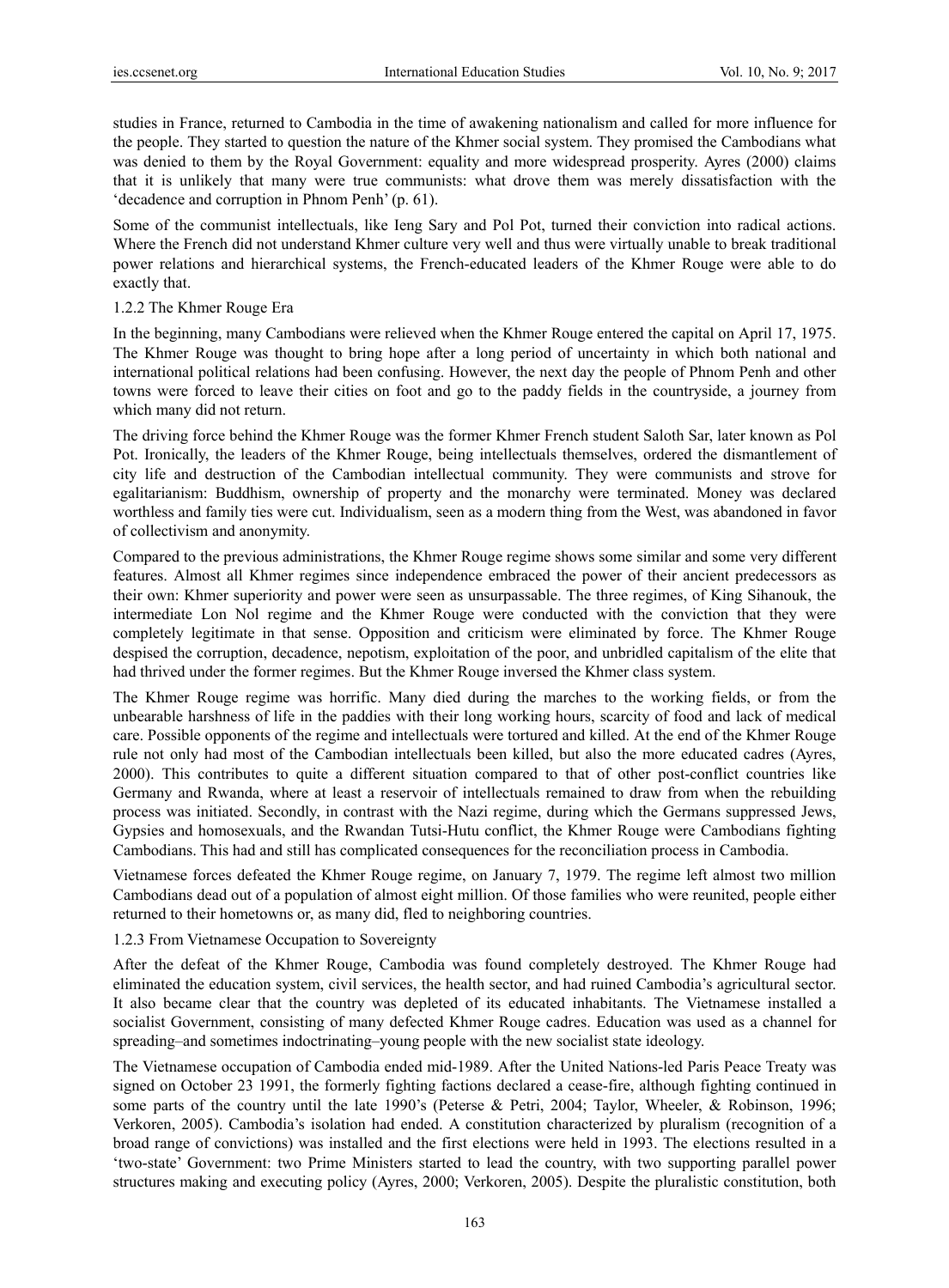Prime Ministers tried to extend their legitimacy with the same notions of power and leadership, reinforcing hierarchy, ranking, hegemony and servitude, as their predecessors before the Khmer Rouge era.

Currently, Cambodia is changing fast. The economic growth figure of a steady 9% over the last 10 years (ADB, 2008) has its impact on society. Cambodia seems to have caught up with the worldwide globalization processes that influence all of us.

1.2.4 Hofstede's Five Dimensions of Cultural Differences

In order to answer the research question (how a cultural profile for Cambodia would look like), Hofstede's five dimensions of cultural differences (Hofstede, 1986; Hofstede & McCrae, 2004) was used as a framework to investigate and describe Cambodian culture. Hofstede's work is still one of the leading models for describing culture. The model, depicted in table 1, is constructed of five dimensions that could each be understood as continuums. By positioning a culture along each continuum, a cultural profile arises, which can then be compared with the cultural profiles of other nations.

The first dimension is the individualism-collectivism dimension. This dimension describes what the most common unit is for which members of a society take responsibility. The second dimension positions the power distance of a society: it reflects to what extent less powerful people accept inequality in power as being normal. The next dimension, of uncertainty avoidance, gives a measure for the extent to which people become nervous by situations that they perceive as unstructured, unclear and unpredictable. The fourth dimension positions a society on the masculinity/femininity continuum. It is important to understand the definition on which this dimension is based. It describes the extent to which masculine or feminine traits dominate behavior in society. In both extremes, males usually remaining dominant in political and work settings, but it is their behavior that is either more masculine or feminine. The fifth dimension was added in later versions of the model and describes the long-term or short-term orientation of a society.

|   | Dimension                        | Description                                                                                                                                                                                                                                                                                                                                                                                                                                                                                                                                                                                          |
|---|----------------------------------|------------------------------------------------------------------------------------------------------------------------------------------------------------------------------------------------------------------------------------------------------------------------------------------------------------------------------------------------------------------------------------------------------------------------------------------------------------------------------------------------------------------------------------------------------------------------------------------------------|
|   | Individualism/Collectivism       | This dimension describes the units for which members of a society take responsibility. Cultures<br>that are individualist see personal interest and interest for immediate family as the unit of<br>responsibility, whereas collectivist societies embrace larger groups of people that are related or<br>interrelated, in their 'in-groups'. Individualist societies are loosely integrated, collectivist ones<br>tightly.                                                                                                                                                                          |
|   | Power distance                   | Power distance reflects the extent to which less powerful people accept inequality in power as<br>being normal. The smaller the power distance, the less people accept these differences in power.<br>The larger the power distance, the more people accept these differences.                                                                                                                                                                                                                                                                                                                       |
| 3 | Uncertainty avoidance            | Uncertainty avoidance is the extent to which people are made nervous by situations that they<br>perceive as unstructured, unclear or unpredictable, and to what extent they maintain strict codes of<br>behavior and beliefs in absolute truths to counteract uncertainty.                                                                                                                                                                                                                                                                                                                           |
| 4 | Masculinity/Femininity           | The masculinity-femininity dimension is based on the social roles of men and women, associated<br>with biological facts between the two sexes. However, for both types of society, males remain<br>dominant in political and work organizations. Feminine societies tend to demonstrate more<br>overlapping social roles for men and women, for example being less ambitious or competitive,<br>and paying more respect to anything that is small, weak and slow. Students in more masculine<br>societies tend to overrate their self-performance, which is the opposite in more feminine societies. |
| 5 | Long-term/Short-term orientation | Societies with a long-term orientation are more frugal and persevering, whereas countries with a<br>short-term orientation try to respect tradition, have a stronger social commitment and prevent<br>people from losing face.                                                                                                                                                                                                                                                                                                                                                                       |

#### **2. Methodology**

#### *2.1 Introduction*

A mixed method was used to arrive at the cultural profile of Cambodia presented here. It is important to keep in mind that the original aim of the cultural endeavor was not to execute a full-blown research with fully randomized and representative samples, but only to come to a somewhat more substantiated description of Cambodian culture to support the more extensive thesis on more successful capacity development in the education sector in Cambodia (Berkvens, 2009; Berkvens et al., 2012). The cultural profile informed the research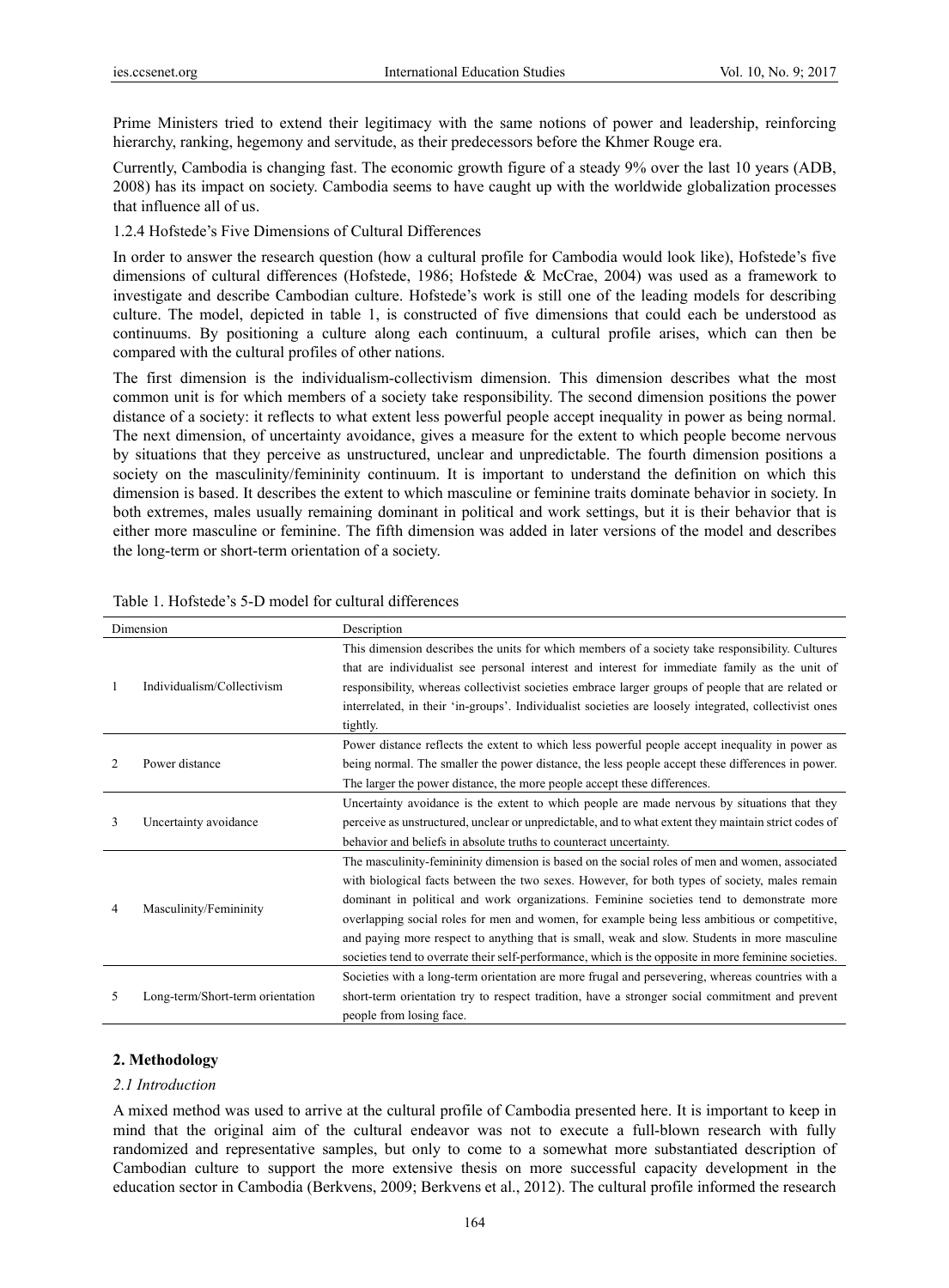question of the dissertation, excavating what characteristics an effective professional development scenario should have, when aiming to strengthen the training facilitation skills of Ministry of Education staff in Cambodia in order to implement Education for All throughout the country. Although the preliminary research was small and did not pretend to be representative, it helped to gain a bit more solid ground underneath the interpretation of the cultural influence on education in Cambodia. It was found too important to not address separately, but in order to do that, some more solid ground needed to be sought.

The research presented in this article consists of four data sets utilized to shape the cultural profile of Cambodia following the five cultural dimensions of Hofstede (1980, 1986):

- 1) The first data set, as a result of preliminary research carried out between 2006 and 2008, led to the first attempt to construct a Cambodian cultural profile;
- 2) The second data set, as a result of follow-up research, carried out in 2009 and 2010, and consolidated the emerged preliminary cultural profile;
- 3) The third data set is an analysis of unpublished work from Harmer (1995), unveiling Cambodian cultural changes after the Khmer rouge era, and was used to further strengthen the emerging cultural profile with previous research;
- 4) The fourth data set is a comparison of the closest cultural profile of Thailand in the work of Hostede (1980, 1986), with the cultural profile emerging from the research and was used to check the emerging cultural profile against the profile of culturally close country.

37 local Cambodian respondents (first data set) and 21 mainly international consultants working in Cambodia (second data set) were asked to participate through opportunity sampling. National respondents were selected from many socioeconomic strata, international respondents were all advising the ministry of education, in one way or another. In addition, four people regarded as 'experts' on Cambodia (both local and international) were asked to comment on the outcomes and conclusions.

The sample is by no means representative for the whole of Cambodian society, but by triangulating the findings of the four data sets presented here, a profile emerged that can at least help consultants to provide advice to the ministry that is culturally more relevant than is currently the case. In order to enhance reliability and validity of the findings presented here, triangulation of the findings coming forth from four different data sets presented in this paper has been carried out. Triangulation is a method often used in qualitative research to increase reliability and validity of findings in cases where single data set weaknesses can be compensated by the counterbalancing strengths of other data sets (Van den Akker, Gravemeijer, McKenney, & Nieveen, 2006). A cross-analysis based on the four data sets was carried out to situate Cambodia on each of the five cultural dimensions of Hofstede. By comparing this proposed cultural profile with the cultural descriptions for education of Wursten and Jacobs (2016), a final check is provided to further solidify Cambodia's cultural profile. Wursten and Jacobs' work describes indicators for each cultural dimension based on the work of Hofstede (1980).

# *2.2 The First Data Set: The Preliminary Research*

The original research was carried out between 2006 and 2009 in Cambodia (Berkvens, 2009), and consisted of a theorem-on-cards game. A total of 37 individual respondents played the theorem game. The respondents were selected following opportunity sampling: respondents were selected rather random: it could be colleagues in the ministry, family of friends, staff of a shop, or somebody in a cafe or shop. Based on the descriptions of the five dimensions of Hofstede, 16 theorems were developed and attributed to each dimension. Table 2 shows the theorems per dimension. Note that theorems 8 and 10 were found to contribute both to two dimensions and are therefore used twice.

Each respondent was explained the reason for the research, and was asked if they would be willing to participate. After having agreed, each participant was asked to work with a set of theorem cards. The theorem cards consisted of the statements (see table 2) in both Khmer and English. If a subject was found to be illiterate, the cards would be read out loud. Each theorem was put on a single card as a simple statement, to be understood easily, in both English and Khmer, and the cards were shuffled before being presented to a participant. The subject was then asked to agree, or disagree with the statement on the card, by putting the card on the appropriate pile (agree/disagree), or put it in the middle if in doubt. In the original version respondents were asked to put the cards on a continuum, but that was found to be too complex. Another issue was the translation of the theorems from English to Khmer and the reversed translation again to check for differences in meaning. Cambodian statements are usually structured with the addition 'men tei?' at the end, which is also a negative, and as such was already found to push answers in a certain direction. It took another round of reversed translations to arrive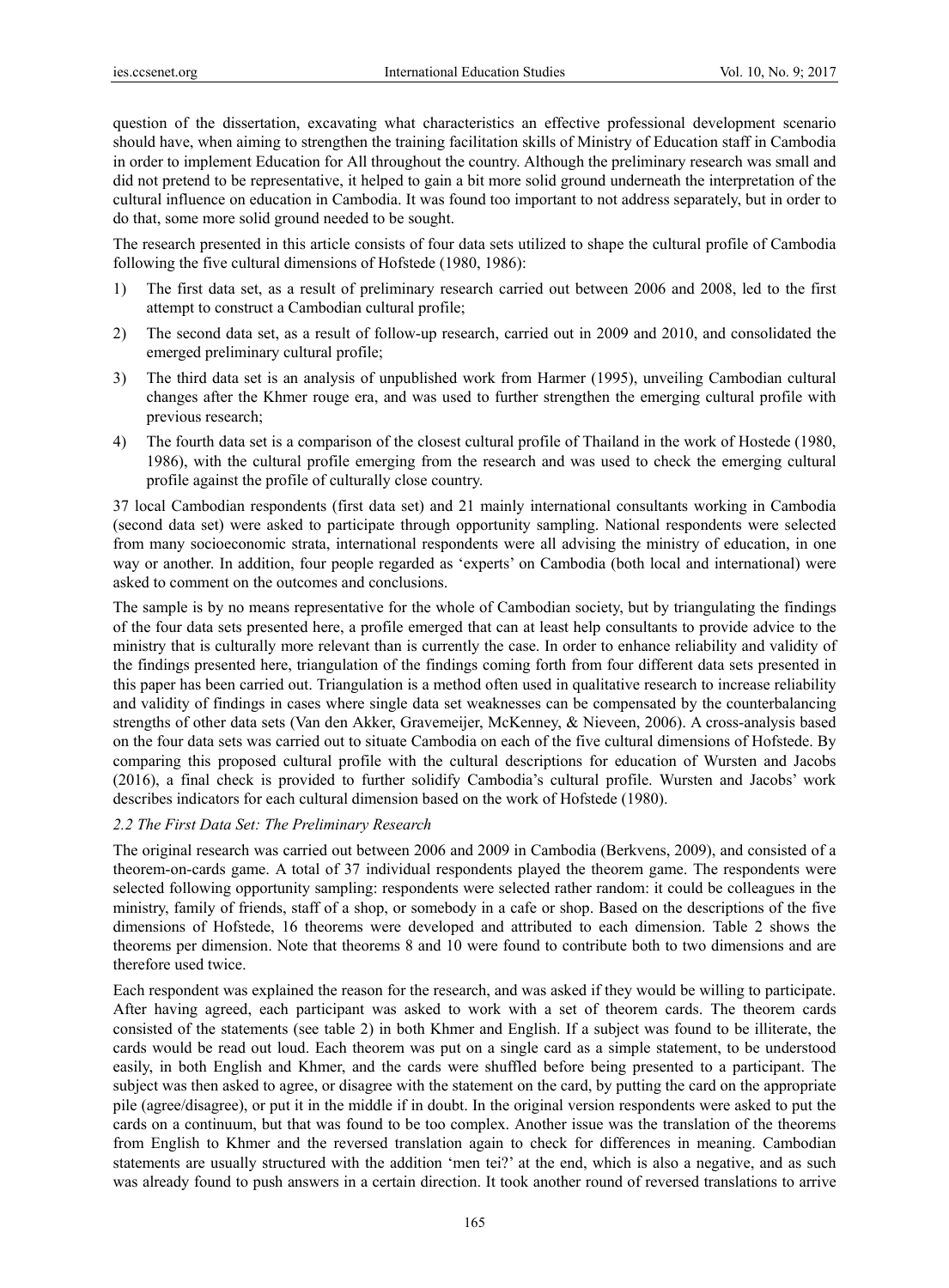#### at acceptable Khmer translations.

|  |  | Table 2. Theorems and score |  |  |
|--|--|-----------------------------|--|--|
|--|--|-----------------------------|--|--|

| Item | Statement                                                                                                                           | Agree                                 | 0/1                      | Disagree                         | 0/1                   |
|------|-------------------------------------------------------------------------------------------------------------------------------------|---------------------------------------|--------------------------|----------------------------------|-----------------------|
| 1    | If I have to choose between my friend or my brother, I<br>choose my brother                                                         | Collectivist                          | $\theta$                 | Individualist                    | 1                     |
| 2    | I believe people that people with power have more rights<br>than me                                                                 | Power distance<br>large               | $\mathbf{0}$             | Power distance<br>small          | 1                     |
| 3    | I sometimes question my religion                                                                                                    | Uncertainty av. low                   | $\mathbf{1}$             | Uncertainty av.<br>high          | $\theta$              |
| 4    | Males and females are equal                                                                                                         | Feminine                              | 1                        | Masculine                        | $\mathbf{0}$          |
| 5    | I believe that a good Cambodian should follow strict rules<br>of behaviour                                                          | Uncertainty av.<br>high               | $\mathbf{0}$             | Uncertainty av. low              | 1                     |
| 6    | Males and females have the same rights                                                                                              | Feminine                              | 1                        | Masculine                        | $\theta$              |
| 7    | If there is a car-accident between my brother and a<br>stranger, and I know it is my brother's fault I will<br>protect the stranger | Individualist                         | 1                        | Collectivist                     | $\Omega$              |
| 8    | A good Cambodian respects tradition                                                                                                 | Short term<br>Uncertainty av.<br>high | $\mathbf{0}$<br>$\theta$ | Long term<br>Uncertainty av. low | 1<br>1                |
| 9    | I like unpredictable situations                                                                                                     | Uncertainty av. low                   | 1                        | Uncertainty av.<br>high          | $\theta$              |
| 10   | Cambodians are very ambitious                                                                                                       | Masculine<br>Long term                | $\theta$<br>1            | Feminine<br>Short term           | 1<br>$\boldsymbol{0}$ |
| 11   | I do trust another Cambodian I do not yet know                                                                                      | Collectivist                          | $\Omega$                 | Individualist                    | $\mathbf{1}$          |
| 12   | If I can choose between a brand: Toyota Camry and a<br>Lexus, I choose the Camry                                                    | Feminine                              | $\mathbf{1}$             | Masculine                        | $\mathbf{0}$          |
| 13   | I accept that there are power differences in Cambodia                                                                               | Power distance<br>large               | $\theta$                 | Power distance<br>small          | 1                     |
| 14   | I do not like situations that are unclear or unstructured                                                                           | Uncertainty av.<br>high               | $\mathbf{0}$             | Uncertainty av. low              | 1                     |
| 15   | In Cambodia we take care of our old people                                                                                          | Feminine                              | 1                        | Masculine                        | $\theta$              |
| 16   | Better to have a hard time to get it better in 8 years from<br>now, than a good time now                                            | Long term                             | 1                        | Short term                       | $\theta$              |

All characteristics of the respondents (age, school career, gender, locus of living) and their scores on each question were put in a spreadsheet. Every item could either have a score '0' or '1', after which the mean score per theorem and per accumulated dimension of Hofstede's model were calculated, delivering a score between '0' and '1'. The score '0' would indicate one of the extremes of a dimension, the score '1' for the other extreme. The dimension score should be interpreted with caution, as the statistical base to approach the dimensions as scales is weak. Thus, for example, a score of 0.15 on one of the items within the collectivist versus individualist dimension would mean that that item suggests a fairly collectivist orientation. Percentages were also calculated.

The outcomes were analyzed following the five dimensions of Hofstede's model, leading to a preliminary cultural profile. In order to extend the trustworthiness of the developed profile, the conclusions were presented to four national and international 'Cambodia experts', each highly appreciated in the Cambodian education sector, and seen as 'nestors'. The nestors felt that the preliminary profile reflected their experience in Cambodia.

## *2.3 The Second Data Set: The Follow-Up Research*

Towards the end of 2009 and at the beginning of 2010, the research was presented in Cambodia during two sessions: one for the colleagues in MoEYS, who participated in the bigger research on capacity development, and a second at the monthly education meeting, where ministry and stakeholders (including NGOs and aid bodies) inform each other on progress of their projects. During the latter meeting, an additional survey was conducted. The survey consisted of a mapping sheet. The dimensions were vertically ordered, and for each dimension the extremes were then separated with horizontal lines of ten centimeters. Each respondent was asked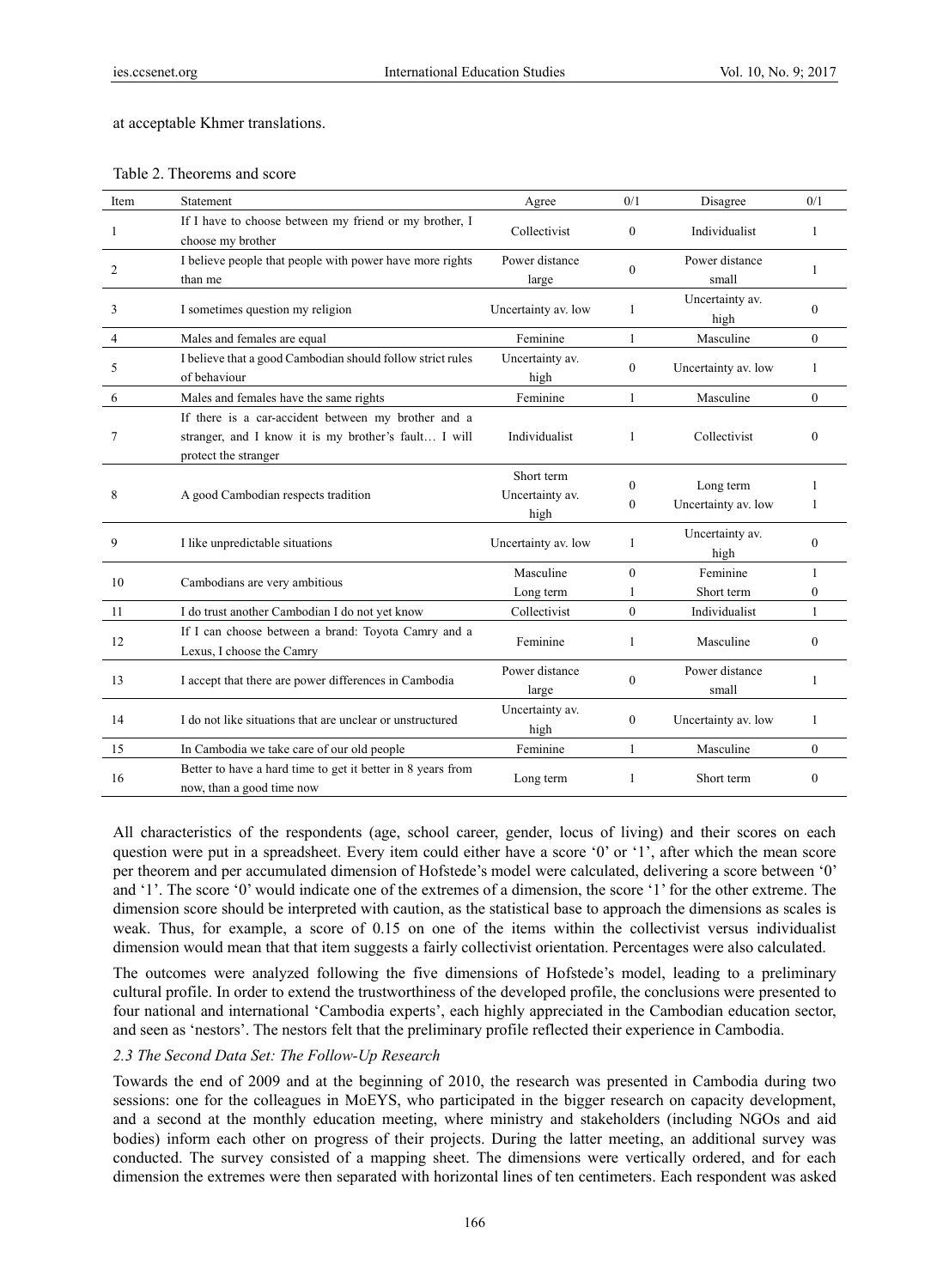to position Cambodia along each dimension with a cross, between the two extremes. The location of the cross was then measured along each continuum, and calculated as an individual score, and a score for the sample for each of Hofstede's five dimensions. 21 respondents filled out the mapping sheet, mainly international stakeholders.

# *2.4 The Third Data Set: Harmer's Research*

As was mentioned previously, only one more academic body of evidence on Cambodian culture had been discovered, by accident. This piece of work, written by Harmer in 1995 (Harmer, 1995), was never published, and the draft lacked the original data set. Attempts to retrieve the original data set failed so, unfortunately, further analysis remains impossible. But Harmer's work is interesting as it was conducted 322 Cambodians and tried to uncover the influence of the civil war on Cambodian culture. It was found to be rather easy to interpret Harmer's findings using the five dimensions of Hofstede's model, and it was possible to compare her findings with the findings of the current research.

## *2.5 The Fourth Data Set: Thai Culture as a Comparison*

Cambodia is not included in Hofstede's work (1980, 1986), but other Asian nations are, with Thailand being the closest from both a geographic and cultural standpoint. The emerging Cambodian profile is compared with that of Thailand and other Asian countries.

# **3. Results**

# *3.1 The First Data Set*

The data of the original research, conducted under 37 local subjects, did not show any correlations between personal characteristics and the position along the five dimensions of culture. But the scores on the separate theorems do show that for three of the dimensions, the outcomes seem to be strongly skewed into one of the extremes, for the two other dimensions the theorem outcomes position Cambodian culture slightly off the center.

Table 3 shows the data on the collectivist versus individualist dimension, table 4 on the power distance dimension, table 5 on the uncertainty avoidance dimension, table 6 on the masculinity verses femininity dimension and table 7 on the short-term versus long-term dimension.

| Collectivist versus individualist |                                                                                                                                  | Collectivist |               | Individualist |               |
|-----------------------------------|----------------------------------------------------------------------------------------------------------------------------------|--------------|---------------|---------------|---------------|
|                                   |                                                                                                                                  |              | $\frac{0}{0}$ |               | $\frac{0}{0}$ |
|                                   | If I have to choose between my friend or my brother, I choose my<br>brother                                                      | 37           | 100           |               |               |
|                                   | If there is a car-accident between my brother and a stranger, and I know<br>it is my brother's fault I will protect the stranger | 19<br>51.35  |               | 18            | 48.65         |
|                                   | I do trust another Cambodian I do not yet know                                                                                   |              | 91.89         |               | 8.11          |
|                                   |                                                                                                                                  |              | Collectivist  |               | Individualist |
|                                   | Indication (with caution)                                                                                                        | 0.19         |               |               |               |

# Table 3. Collectivist versus Individualist dimension

#### Table 4. Power distance dimension

| Power distance            |                                                                  | Large power distance |               | Low power distance |               |
|---------------------------|------------------------------------------------------------------|----------------------|---------------|--------------------|---------------|
|                           |                                                                  |                      | $\frac{0}{0}$ |                    | $\frac{0}{0}$ |
|                           | I believe people that people with power have more rights than me | 25                   | 67.57         |                    | 32.43         |
| 13                        | I accept that there are power differences in Cambodia            | 97.30<br>36          |               |                    | 2.70          |
|                           |                                                                  | Large power distance |               | Low power distance |               |
| Indication (with caution) |                                                                  |                      |               | 0.18               |               |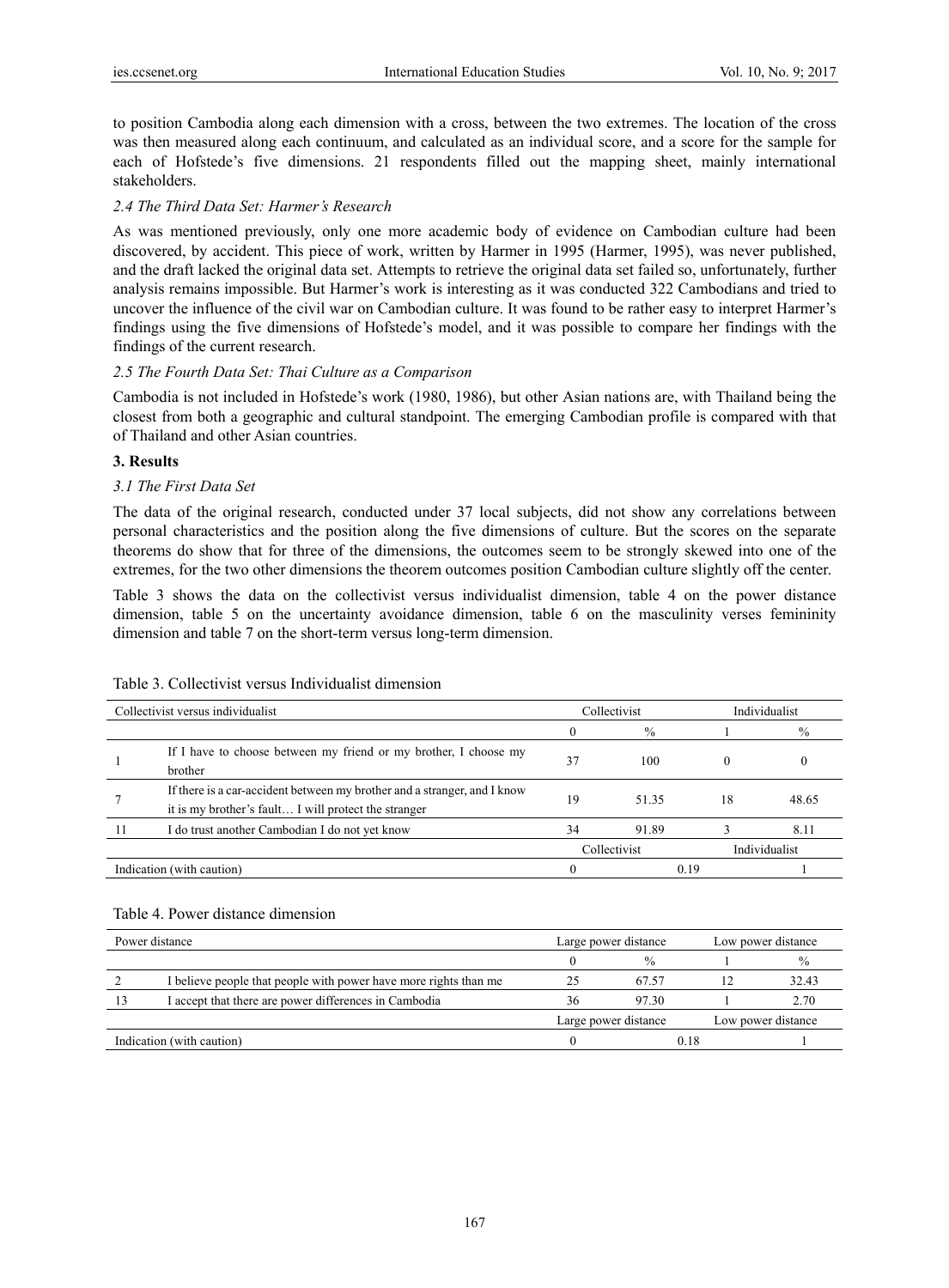# Table 5. Uncertainty avoidance dimension

| Uncertainty avoidance             |                                                                        | High uncertainty avoid. |       | Low uncertainty avoid. |                        |
|-----------------------------------|------------------------------------------------------------------------|-------------------------|-------|------------------------|------------------------|
|                                   |                                                                        |                         | $\%$  |                        | $\frac{0}{0}$          |
|                                   | I sometimes question my religion                                       | 24                      | 64.86 |                        | 35.14                  |
|                                   | I believe that a good Cambodian should follow strict rules of behavior | 22                      | 59.46 | 14                     | 40.54                  |
|                                   | A good Cambodian respects tradition                                    | 86.49<br>32             |       |                        | 13.51                  |
|                                   | I like unpredictable situations                                        | 26                      | 70.27 |                        | 29.73                  |
| 14                                | I do not like situations that are unclear or unstructured (S)          |                         | 70.27 |                        | 29.73                  |
|                                   | High uncertainty avoid.                                                |                         |       |                        | Low uncertainty avoid. |
| Indication (with caution)<br>0.30 |                                                                        |                         |       |                        |                        |

#### Table 6. Masculinity versus femininity dimension

| Masculinity versus femininity<br>Masculinity |                                                                                  |             | Femininity    |    |               |
|----------------------------------------------|----------------------------------------------------------------------------------|-------------|---------------|----|---------------|
|                                              |                                                                                  |             | $\frac{0}{0}$ |    | $\frac{0}{0}$ |
|                                              | Males and females are equal                                                      | 8           | 21.62         | 29 | 78.38         |
| b                                            | Males and females have the same rights                                           |             | 13.51         | 32 | 86.49         |
| 10                                           | Cambodians are very ambitious                                                    | 15<br>40.54 |               |    | 59.46         |
| 12                                           | If I can choose between a brand: Toyota Camry and a Lexus, I choose<br>the Camry | 78.38<br>29 |               | 8  | 21.62         |
|                                              | In Cambodia we take care of our old people                                       | 29.73       |               | 26 | 70.27         |
|                                              |                                                                                  |             | Masculinity   |    | Femininity    |
|                                              | Indication (with caution)                                                        | 0.63        |               |    |               |

# Table 7. Short-term versus long-term dimension

| Short-term versus long-term |                                                                                          | Short-term  |            | Long-term |           |
|-----------------------------|------------------------------------------------------------------------------------------|-------------|------------|-----------|-----------|
|                             |                                                                                          |             | $\%$       |           | $\%$      |
| 8                           | A good Cambodian respects tradition                                                      | 32          | 86.49      | 5         | 40.54     |
| 10                          | Cambodians are very ambitious                                                            | 40.54<br>15 |            | 32        | 86.49     |
| 16                          | Better to have a hard time to get it better in 8 years from now, than a<br>good time now | 27.03<br>10 |            |           | 72.97     |
|                             |                                                                                          |             | Short-term |           | Long-term |
|                             | Indication (with caution)                                                                | 0.42        |            |           |           |

# *3.2 The Second Data Set*

21 respondents filled out the mapping sheet, of which only one was a Cambodian national. His or her scores did not show any outliers. Some scores attract attention, as they are divergent but at the same time do not seem to be attributable to a shorter or longer stay in Cambodia. For example on the collectivist/individualist dimension, the scores of 5 and higher, are given by people that have been working in Cambodia between 7 and 204 months. So there is no explanation for these divergent scores based on this dataset. Stronger divergence was expected for the masculine/feminine dimension, as this dimension is more complicated to understand than the other four dimensions, but there was not more divergence than with the others.

The data set (Table 8) shows the score per respondent per dimension and the mean score of the sample per dimension.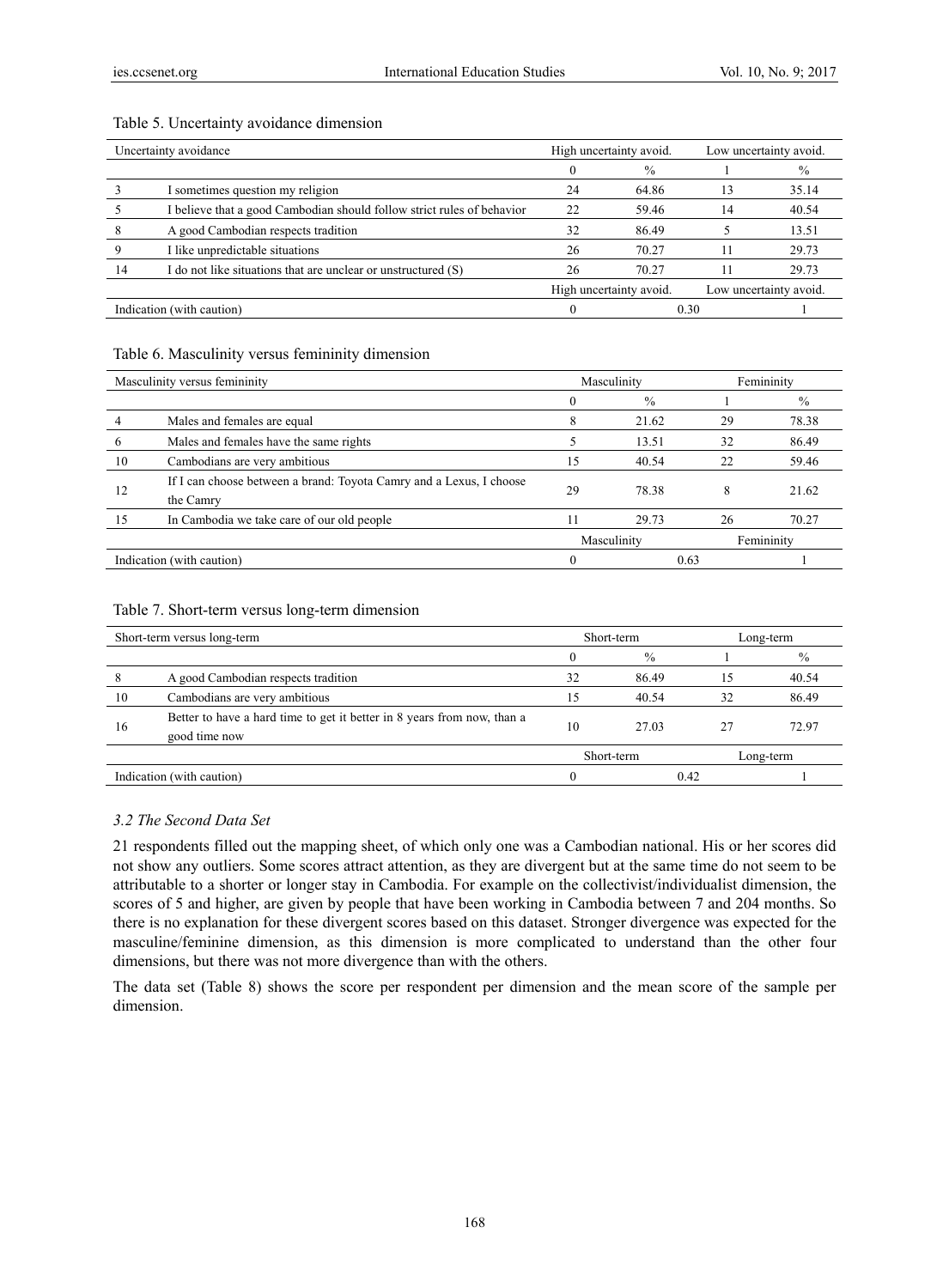| Subject        | Nationality<br>$(0=Foreigner,$<br>1=Cambodian) | N of<br>months in<br>Cambodia | Dimension 1<br>Collectivist/individualist | Dimension<br>$\overline{2}$<br>Power<br>distance | Dimension 3<br>Uncertainty<br>avoidance | Dimension 4<br>Masculinity/femininity | Dimension 5<br>Short-term/long-term |
|----------------|------------------------------------------------|-------------------------------|-------------------------------------------|--------------------------------------------------|-----------------------------------------|---------------------------------------|-------------------------------------|
| 1              | $\boldsymbol{0}$                               | 42                            | 5                                         | 1.5                                              | 2                                       | 3                                     | 0.5                                 |
| $\overline{2}$ | $\boldsymbol{0}$                               | 90                            | 2.5                                       | $\overline{c}$                                   | 2.5                                     | 3                                     | 2.5                                 |
| 3              | $\boldsymbol{0}$                               | 84                            | $\overline{4}$                            | 2.5                                              | 2.5                                     | 1.5                                   | $\overline{2}$                      |
| 4              | $\boldsymbol{0}$                               | 5                             | 2.5                                       | 2.5                                              | 6                                       | 1.5                                   | 3                                   |
| 5              | $\boldsymbol{0}$                               | 132                           | 2.5                                       | 2.5                                              | $\mathbf{1}$                            | $\boldsymbol{2}$                      | 2.5                                 |
| 6              | $\boldsymbol{0}$                               | 183                           | 3                                         | $\overline{c}$                                   | $\overline{c}$                          | 5.5                                   | $\,8\,$                             |
| 7              | $\boldsymbol{0}$                               | 176                           | 1.5                                       | 1.5                                              | $\sqrt{2}$                              | $\mathbf{1}$                          | 1.5                                 |
| 8              | $\boldsymbol{0}$                               | 38                            | $\tau$                                    | $\overline{c}$                                   | $\overline{c}$                          | 1.5                                   | 1.5                                 |
| 9              | $\mathbf{0}$                                   | 175                           | $\overline{c}$                            | 1.5                                              | $\overline{c}$                          | 1.5                                   | 1.5                                 |
| 10             | $\mathbf{0}$                                   | 36                            | 4.5                                       | 1.5                                              | 1.5                                     | 4.5                                   | $\overline{c}$                      |
| 11             | $\overline{0}$                                 | 204                           | $\overline{7}$                            | 3                                                | 3                                       | 3                                     | 3                                   |
| 12             | $\boldsymbol{0}$                               | 24                            | $\mathfrak z$                             | 1                                                | $\mathbf{1}$                            | 6.5                                   | 1                                   |
| 13             | $\boldsymbol{0}$                               | 83                            | $\boldsymbol{2}$                          | $\overline{2}$                                   | $\boldsymbol{2}$                        | $\overline{c}$                        | $\sqrt{2}$                          |
| 14             | $\mathbf{0}$                                   | $\overline{4}$                | 1.5                                       | 1.5                                              | $\mathbf{1}$                            | 1.5                                   | 4.5                                 |
| 15             | $\boldsymbol{0}$                               | 101                           | $\overline{c}$                            | 1.5                                              | $\sqrt{2}$                              | 1.5                                   | 3                                   |
| 16             | $\boldsymbol{0}$                               | 43                            | $\mathbf{1}$                              | $\mathbf{1}$                                     | $\mathbf{1}$                            | $\overline{c}$                        | 1.5                                 |
| 17             | $\boldsymbol{0}$                               | 42                            | 2.5                                       | 2.5                                              | 2.5                                     | $\boldsymbol{2}$                      | 2.5                                 |
| 18             | $\boldsymbol{0}$                               | 180                           | 1.5                                       | $\mathbf{1}$                                     | $\mathbf{1}$                            | 2.5                                   | $\mathbf{1}$                        |
| 19             | $\mathbf{0}$                                   | $\overline{7}$                | $\overline{7}$                            | $\overline{2}$                                   | 2.5                                     | 3.5                                   | $\overline{2}$                      |
| 20             | $\boldsymbol{0}$                               | 120                           | 4.5                                       | $\overline{c}$                                   | $\overline{c}$                          | 3.5                                   | 2.5                                 |
| 21             | 1                                              | 204                           | 1.5                                       | $\overline{2}$                                   | $\mathbf{1}$                            | 1.5                                   | 1.5                                 |
| Average        |                                                | 93.95                         | 3.23                                      | 1.85                                             | 2.02                                    | 2.59                                  | 2.35                                |
| Scaled         |                                                |                               | 0.32                                      | 0.19                                             | 0.20                                    | 0.26                                  | 0.24                                |

#### Table 8. Scores of consultants per dimension

#### *3.3 The Third Data Set*

As was mentioned previously, only one more academic body of evidence on Cambodian culture had been discovered by accident. This piece of work written by Harmer (1995) was never published, But is of interest as it was conducted 322 Cambodians and tried to uncover the influence of the civil war on Cambodian culture. It was rather easy to interpret Harmer's findings using the five dimensions of Hofstede's model, and it was possible to compare her findings with the findings of the current research.

Harmer (1995) describes the extended family (nuclear family and other relatives living nearby) to be of great importance before the Khmer Rouge era. During their regime, the Khmer Rouge forced Cambodians into 'enforced collectivism', in which traditional social, economic and cultural relations were disrupted (p. 3). After the Khmer Rouge period, extended family members became more important, as so many families were depleted of their members. The findings of the 1994 focus groups conclude that Cambodian society after the Pol Pot regime was less collectivist than before the Khmer Rouge era. That conclusion was based on the fact that people experienced greater poverty, and less solidarity with others than with immediate family. People were thought to be less willing to enroll in activities benefiting the wider community. Families were more splintered in 1994 than before the Khmer Rouge time in order to pursue income. Male/female relationships were less stable and moral standards seemed to be in decline.

The findings indicate that politicians in 1994 were mostly interested in power and that they were greedier than before. Participants agreed on the perception that there was more corruption and exploitation; leading to run-down civil services and economy (the latter is disputable now, with a yearly economic growth rate of a steady 9% over the last ten years (Asian Development Bank [ADB], 2008)). It was felt that before 1970 politicians were less corrupt and that they strove for good Governance by providing services like health care and education. Harmer (1995) continues to postulate that 'traditionally, Cambodian society has emphasized preservation of the status quo, a tolerance of suffering and injustice and conformity to higher authority' (pp. 10-11), and that this is connected with Buddhist notions of acceptance of suffering and having been oppressed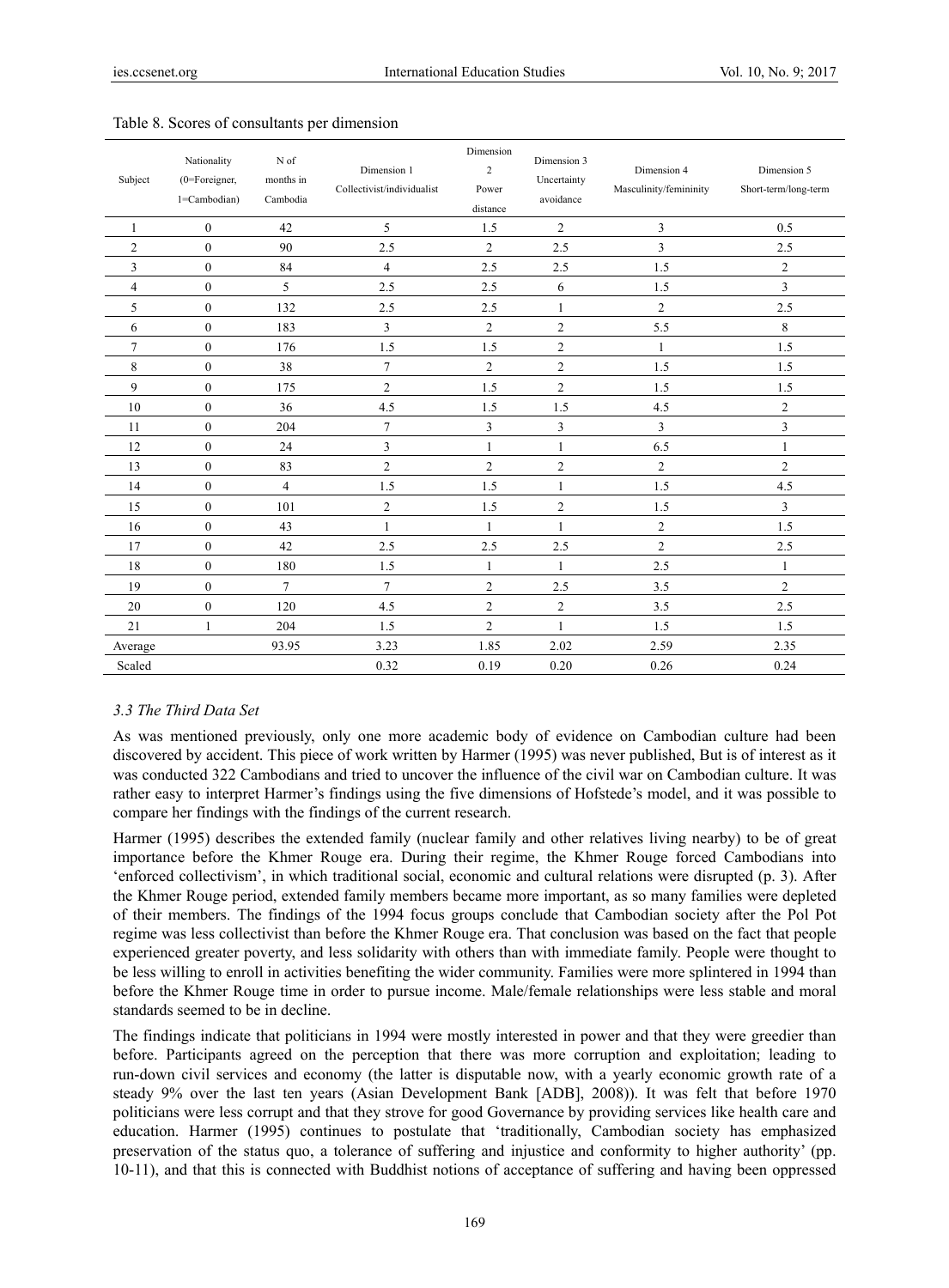for so long. She further implies that Cambodians may accept living with the burden of suppressed emotion on cultural and historical grounds.

Harmer's data show that most Cambodians uncritically accept their Buddhist religious dogmas. Coping mechanisms from previous wartime and trauma such as mistrust, passivity and preservation of self-interest as described by Harmer are difficult to classify but fit best under uncertainty avoidance, as they contribute to extension of the status quo. The focus-group discussions concluded that there was more lawlessness, violence and anarchy in 1994 than before. People were more afraid for their personal security than before the Khmer rouge, indicating stronger uncertainty avoidance. On the other hand, however, traditional practices were perceived to be less celebrated and people were thought to be less superstitious and more open toward Western culture than before. These are indications of reduced uncertainty avoidance.

The respondents agreed on the perception that before the Khmer Rouge time Cambodians were kind and gentle. People were proud of their country and nation. In 1994 Cambodians were still thought to be kind and gentle, but were also selfish, greedy, jealous and violent. Participants also agreed that many people in 1994 could not afford to send their children to school. If a choice had to be made between a girl and a boy it would usually be the boy that was sent to school, although there was recognition that education is also appropriate for girls, which could be an indication of long-term orientation. In general, people were thought to be less hard-working than before Pol Pot, although there was more interest in modern technology than before. Another conclusion of the focus groups was that Cambodians showed symptoms of aid-reliance, dependency, passivity and hopelessness. These are signs of a more short-term orientation.

# *3.4 The Fourth Data Set*

Thailand, as most Asian countries, is a highly collectivist country. Thai are not confrontational and in there communication a "Yes" may not mean an acceptance or agreement. An offence leads to loss of face and Thai are very sensitive not to feel shamed in front of their group. Personal relationship is key to conducting business and it takes time to build such relations thus patience is necessary as well as not openly discuss business on first occasions. The country scores relatively high on power distance, but slightly lower than most other Asian countries in the research. Inequalities are accepted, and hierarchy and protocol are respected. Each rank has its privileges and employees show loyalty, respect and deference for their superiors in return for protection and guidance. The attitude towards managers is formal, and communication is hierarchical and controlled. Thai have a preference for avoiding uncertainty. In order to reduce uncertainty, strict rules, laws, policies, and regulations are adopted and implemented. People try to avoid the unexpected. Society does not readily accept change and tries to avoid risk. Thailand society is considered feminine. Thailand has the lowest Masculinity ranking among the average Asian countries and the World. Thai are less assertive and competitive. This situation also reinforces more traditional male and female roles within the population. Thai culture is a long-term oriented culture though not as much as for most Asian countries. They respect tradition and inequality between people. Amongst the values that are praised, working hard and having a sense of moderation are dominant. The investment in personal relationships and network is paramount. Protecting one's face is key. Thai favor long-term oriented perspectives and thus Thailand deadlines and timescales are fluid.

# *3.5 Triangulation of the Findings*

# 3.5.1 The Collectivist/Individualist Dimension

The data sets indicate a more collectivist orientation. Item 11 of the original research would, at first sight, be a negative indicator for collectivist orientation, but could, after further analysis, be seen as an indicator for collectivism in the Cambodian context: Harmers' (1995) research showed that lack of trust has increased as a result of the Khmer rouge and civil war period, leading to much smaller in-groups of the collectivist structure in Cambodia. As such, it is not surprising that the respondents overwhelmingly said that they would not trust others they do not know yet (92%). How strong the in-group orientation is, can be deducted from the first item ('If I have to choose between my friend and my brother, I choose my brother'). All respondents favored their spouse over their friend. The response to item seven partly confirms a strong preference towards the in-group. Asking the respondents what they would do if their brother caused a car accident, either protect their spouse or the unknown victim even when knowing their spouse was wrong, about half (49%) of the respondents said that they would try to protect their spouse, even if they knew s/he was accountable for the accident.

Other Asian countries like Thailand, Hong Kong, Korea and Taiwan also show a more collectivist orientation (Hofstede, 1980, 1986). According to Wursten and Jacobs (2016), collectivist implications for education are that students only speak up when called on by the teachers, individuals only speak up in small groups, formal harmony in learning situations at all times over a learning environment characterized by confrontation and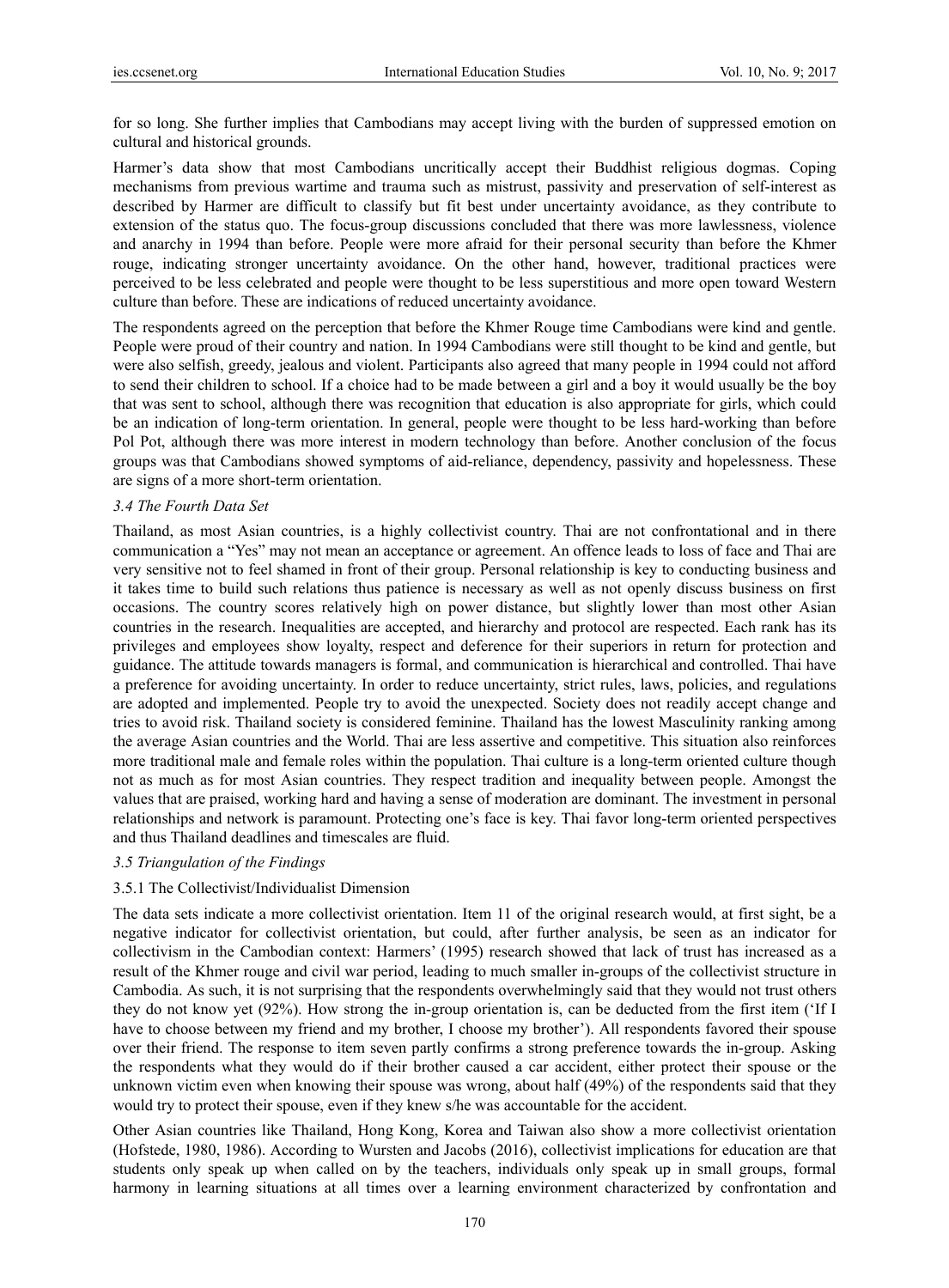challenge, teachers nor students should ever be made to lose face, and teachers are expected to give preferential treatment to some. All of these implications are readily visible in Cambodian classrooms.

# 3.5.2 The Power Distance Dimension

The data suggest a large power distance. The consultants score .19 on this dimension, the two items of the Cambodian respondents on this dimension rate .32 and .03. The difference between these two items could be explained by the subtle difference between the two statements. Statement two asked the respondents whether they believe that people with power have more rights than themselves, statement 13 asked if they accept those power differences. Although more respondents believed that (32%) people with more power do not have more rights, only one respondent said not to accept these power distances.

Harmer's (1995) work also implies a large power distance, and that this power distance was larger than before the civil war. The respondents believed that politicians before made more work on good governance. Others reject this positive representation (Ayres, 2000; Wijers, 2013). They argue that Cambodia has always had a 'patron-client system' emphasizing reciprocal relationships. Harmer suggests that Cambodians may accept living with the burden of suppressed emotion on cultural and historical grounds.

Thailand has an intermediate power distance (Hofstede, 1980, 1986). One of the 'Cambodia experts', a local government official, explained that the Cambodia's large power distance is a consequence of the civil war and returned peace afterwards: 'many of us feel that peace is more important, so we accept'. Harmer (1995) described a similar explanation. Wursten and Jacobs' (2016) descriptions resemble Cambodian education: teaching is teacher centered, teachers outline the paths and initiate communication, students hardly contradict nor criticize teachers and teacher effectiveness is seen a function of their excellence.

## 3.5.3 The Dimension of Uncertainty Avoidance

Uncertainty avoidance rates as strong, in all data sets. The consultants seem to be a bit more critical than the Cambodian respondents of the original research, rating Cambodia .20. The scores on the statements of the original research show that the respondents strongly respect tradition (86%), and that 70% of the respondents felt uncomfortable with unknown, unstructured and unpredictable situations. Harmer (1995) confirms stronger uncertainty avoidance in Cambodia than before the Khmer Rouge era.

Thailand also shows strong uncertainty avoidance (Hofstede, 1980, 1986), but not as strong as Cambodia. Again, the recent pasts of civil war, but also the historical perspective of patronage, are probable explanations for this position on the uncertainty avoidance dimension. Wursten and Jacobs (2016) describe high uncertainty avoidance implications on teaching as a preference for structured learning situations, teachers expected to have all the answers and use academic language, students are rewarded for accuracy instead of for innovative approaches, and intellectual disagreement is seen as personal disloyalty instead of stimulating.

# 3.5.4 The Masculine/Feminine Dimension

The masculine/feminine dimension shows a more confusing picture. The Cambodians in the original research strongly feel that their society takes care of the elderly (link with the collectivist dimension), and men and women are perceived as equal. The Cambodian respondents rated 'being ambitious' more towards the feminine, less ambitious, side (.60), but this could be a consequence of the violent past, in which being ambitious was not favored (by the Khmer Rouge) and was unfruitful (as a result of the demolition of following destructive waves during the civil war). More masculine traits, however, are also favored, as is shown by the scores on item 12. A Lexus car is highly favored over a simpler Toyota Camry (a car that is often used as a taxi) (86% vs. 14%). Harmer (1995) confirms a move in the direction of more masculine behavior, at least for the ones in power. The description of how Cambodians were before the Khmer Rouge regime, however, is feminine to the extreme, arousing some caution of response bias.

Compared to Thailand, Cambodia would take a similar position as Thailand. Thailand is also on the feminine side of the dimension, although some more masculine behavior can be identified (Hofstede, 1980, 1986). The consultants (second data set), however, rate Cambodian society as more masculine. This could be explained through the fact that in politics it is mostly men who hold higher positions, in a system that is based on large power distance, patronage and nepotism. Wursten and Jacobs' (2016) work on the implications for this dimension show a similar ambivalence: many teachers use the best students as norm, students' failure is a blow to student self-image and students choose school subjects for career reasons, not out of interest (all masculine implications). But students also try to behave modestly and social adaptation is seen as important as academic performance (feminine implications).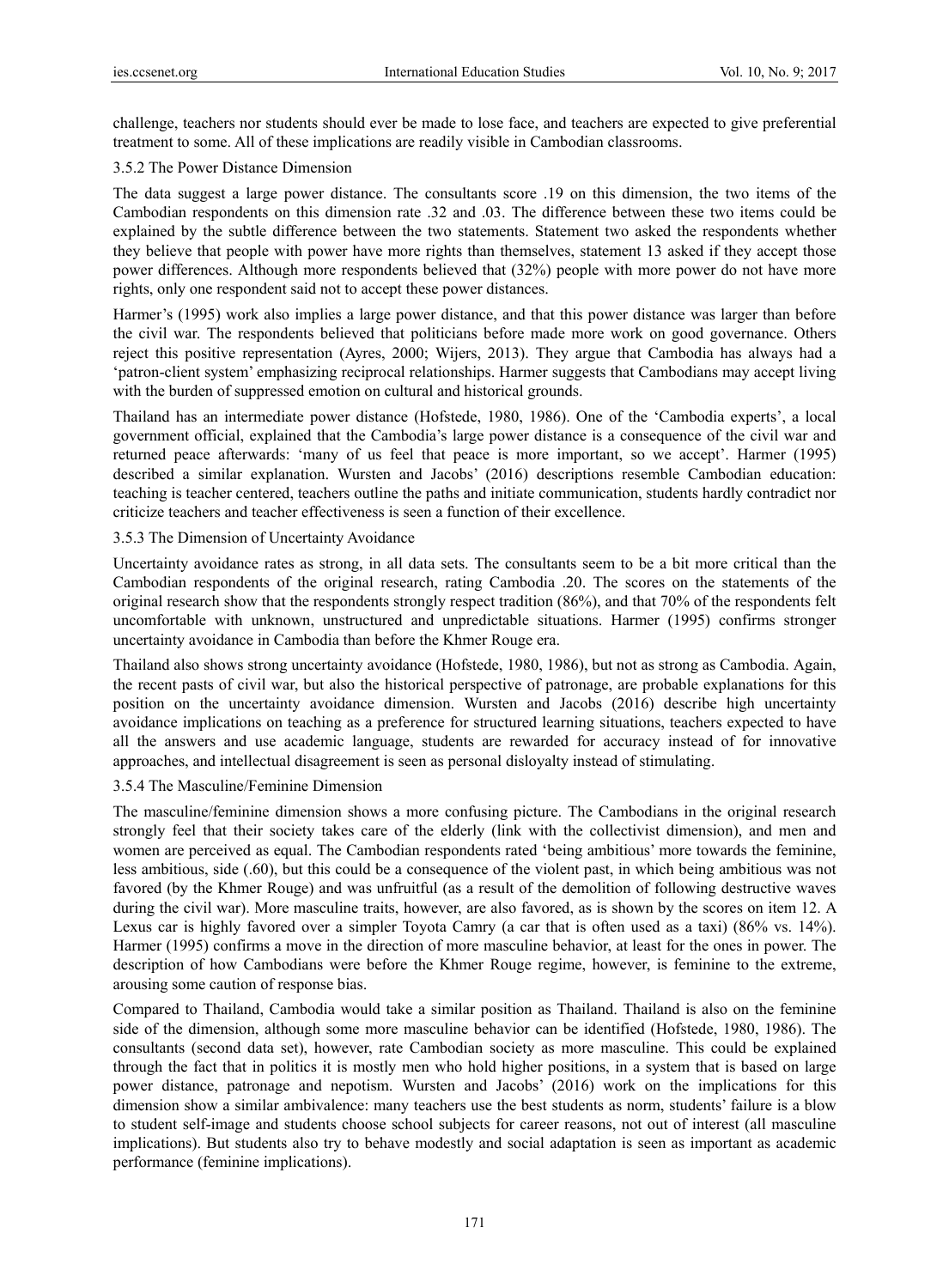# 3.5.5 The Short-Term/Long-Term Orientation

Most respondents describe Cambodian orientation as being more short-term. Although the Cambodians in the first data set seem to be a bit less strong on how short-term that orientation is, it could also be argued that the item that draws the orientation a bit more towards the middle ('better to have a hard time to get it better in eight years from now, than a good time now'), is debatable: The statement is probably more easily favored than carried. One would need to have a steady and profitable job to actually benefit from working hard in order to get a better future. Many Cambodians lack that kind of opportunity. The stronger score for short-term orientation given by the consultants in the second data set is also not very surprising: many consultants are hired to oversee and manage projects, of which planning is usually quite an extensive part for which they have to take responsibility. Maybe the terminology long- and short-term planning for international development work is actually not really adequate, as many projects have limited running times and solid deadlines for achieving rather strict deliverables, thus a more adequate term would be 'strict planning' instead of long-term planning. As a result, the need for strict and full-project planning is high, and international organizations find it generally hard to find capable staff to do so. Another consequence of the relatively short project time lines is that the strict planning of projects might not always compare with local development and organizational agendas, contributing to the international consultants' opinion that Cambodia's orientation is more short-term.

Harmer (1995) also reflects ambiguity on this dimension. The hopelessness and passivity that she mentions is still widely visible, but at the same time many Cambodians constantly make enormous efforts to meet their daily needs and work and study hard to alleviate poverty.

Hofstede (1980, 1906) describes Thailand as a long-term oriented society, but not as strong as other nations in Asia. Cambodia would even further be towards short-term orientation, most probably as a result of a combination of the patronage system and the recent history. The ambivalence between Cambodian education and Wursten and Jacobs (2016) implications for this dimension is striking. Half of the implications reflecting Cambodian educational practice point towards short-term orientation (Focus is on asking 'why', students expect to find the one and only solution), while the other half points towards long-term orientation (strong emphasis on education as obligation, and perseverance is seen as an important virtue).

# **4. Conclusion**

The data confirm the following emerging Cambodian cultural profile: i) a more collectivist nature, with some tendencies towards individualistic behavior; ii) a quite large power distance, meaning that people tend to accept the power differences although they may not appreciate it; and iii) a relatively high uncertainty avoidance, meaning that Cambodians tend to avoid unstructured, unpredictable and unclear situations. On the dimensions of masculinity and femininity, the data are less convincing. The Cambodian sample shows that Cambodians classify their culture as slightly more feminine minded, whereas the data set reflecting the ideas of the (mainly foreign) consultants shows that Cambodian culture is perceived as quite strongly masculine. The second dimension that is slightly aberrant is that of short-term versus long-term orientation: Both datasets confirm a short-term orientation, although the Cambodian subjects seem to be more long-term oriented.

The changing character of Cambodia is clearly visible, due to economic growth and increased influence from outside. At the same time, many aspects of life still remain very traditional. Cambodian culture is not a clear-cut given. The recent past contributes to that. Culture is seldom defined through one main channel, as many bodies could be identified as carriers of culture, i.e. writers, theatre makers, teachers, religious leaders, musicians, and families and communities themselves. During the Khmer Rouge regime many of these carriers were eliminated, and the long period of civil war and poverty that followed did not allow for reestablishing of these carriers. The main cultural carriers that were are of religious background. This fact is likely to contribute to the unbalanced cultural profile that is identified through this research.

The research presented here is of informative nature, with small samples and, sometimes, disputable strength. It is also one of the few more serious attempts to describe Cambodian culture in a more substantiated way than the cultural guidebooks and anecdotal writings do. The research was carried out in the light of educational development, but the cultural profile that emerged is not solely based on the opinion of people working in Cambodia's educational sector and, therefore, might be of practical use in other sectors. As one of the Cambodian experts reflecting on this cultural profile said: 'Cambodia is more than the Khmer Rouge'. A better understanding of contemporary culture could be beneficial to anyone working in Cambodia.

The triangulation approach taken allows for a cultural profile for Cambodia that, when used carefully, can guide development work in education and probably other sectors. The following examples come forth from professional observations during my three years in the Cambodian Ministry of Education. The first example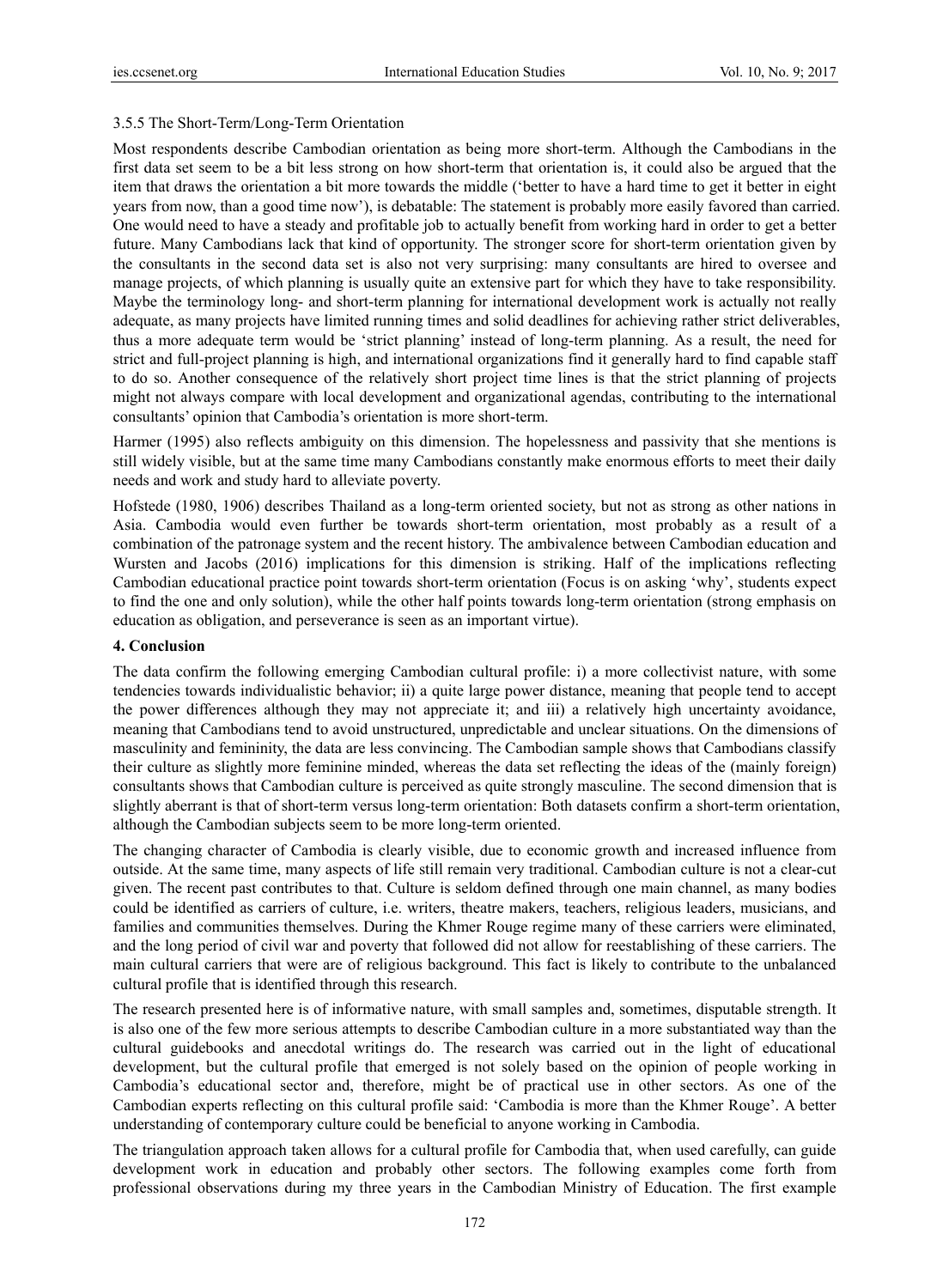describes how learning in workshops and trainings could be improved: Participants of workshops and training sessions are often lectured, without any practical sessions. A combination of theory and practice could improve learning outcomes and implementation, understanding of power distance and uncertainty avoidance would help to design approaches that motivate learners to enroll in such learning endeavors, instead of trying to avoid engagement. A second example is the fact that facilitators of workshops are often perceived as 'higher in hierarchy'. Participants show reluctance to ask questions or provide comments. Many –especially foreign facilitators- misinterpret the continuous nodding of their listeners as having their participants engaged and following, while it is more often a sign of 'continue, maybe I will understand what you are talking about'. A final example of how power distance and uncertainty avoidance can lead to immense implementation problems of educational reforms, is that of an American consultant who was leading a pilot for ICT education preceding national rollout: The pilot schools were supposed to be representative for the situation in schools in the country, but due to the rainy season, only schools on tarmac and close to the capital were reachable for the Ministry staff. Instead of sharing this with the consultant, Ministry staff chose the close-by schools and renamed the schools at the end of the pilot. All these schools had good infrastructure including access to electricity, security, etc. Most schools further away from the capital did not, leading to tremendous complications by the time of nationwide roll out. It is highly likely that such examples of cultural misunderstanding can lead to similar problems in other sectors as well.

Combining the outcomes of this research with the claim Wursten and Jacobs (2016) make–education should be improved with respect for the local cultural context, one could conclude that projects like Child Friendly Schools and many other similar initiatives do work from a different cultural paradigm than the profile presented in this research. This has consequences, both for project outcomes, as for the communities these projects are implemented in. The implications thereof are yet to be well understood, but the complications sometimes do surface. One such example is of the young school girl who learned to ask interrogative questions at school, something that was not appreciated at home in the local community, leading to violence in the community. Another example is that of a teacher who lost authority in the school and the community, while trying to teach her class to be more exploratory while not knowing the answers to the questions that arose. How successful the introduction of approaches like CFS can be when the approaches are not culturally adapted, is at least doubtful.

## **References**

- ADB. (2008). *ADB and Cambodia factsheet 2008*. Retrieved April 18, 2010, from www.adb.org/Documents/Fact\_Sheets/CAM.pdf
- Ayres, D. M. (2000). *Anatomy of a crisis. Education, development, and the state in Cambodia, 1953-1998*. Hawaii: University of Hawaii Press.
- Berkvens, J., Kalyanpur, M., Kuiper, W., &, Van den Akker, J. (2012). Improving Adult Learning and Professional Development in a post-conflict area: the case of Cambodia. *International Journal of Educational Development, 32*(2), 241-251. https://doi.org/10.1016/j.ijedudev.2011.03.008
- Berkvens, J. B. Y. (2009). *Developing professional learning in Cambodia* (PhD thesis, Enschede, Twente University).
- Chandler, D. P. (2007). *A history of Cambodia*. New York: The Persues Books Group.
- Fröberg Idling, P. (2009). *De glimlach van Pol Pot*. Amsterdam: Nieuw Amsterdam uitgevers.
- Harmer, A. (1995). *Rebuilding war-torn societies: psycho-social vulnerability and coping mechanisms in Cambodia*. A social research feasibility study.
- Hill, D. (2005). *Do's and don't's in Cambodia*. Bangkok: Book promotion and service Co., Ltd.
- Hofstede, G. (1980). *Culture's consequences: International differences in work-related values*. Beverly Hills: Sage.
- Hofstede, G. (1986). Cultural differences in teaching and learning. *International Journal of Intercultural Relations, 10*, 301-320. https://doi.org/10.1016/0147-1767(86)90015-5
- Hofstede, G., & McCrea, R. R. (2004). Personality and culture revisited: Linking traits and dimensions of culture. *Cross-Cultural Research, 38*, 52-88. https://doi.org/10.1177/1069397103259443
- Peterse, L., & Petri, J. (2004). *Cambodja*. Haarlem: Gottmer Uitgevers Groep.
- Shaeffer, S., & Heng, K. (2016). *Child-friendly school policy implementation in Cambodia*. April-October 2016. Final report. Phnom Penh: MoEYS & Unicef Cambodia.